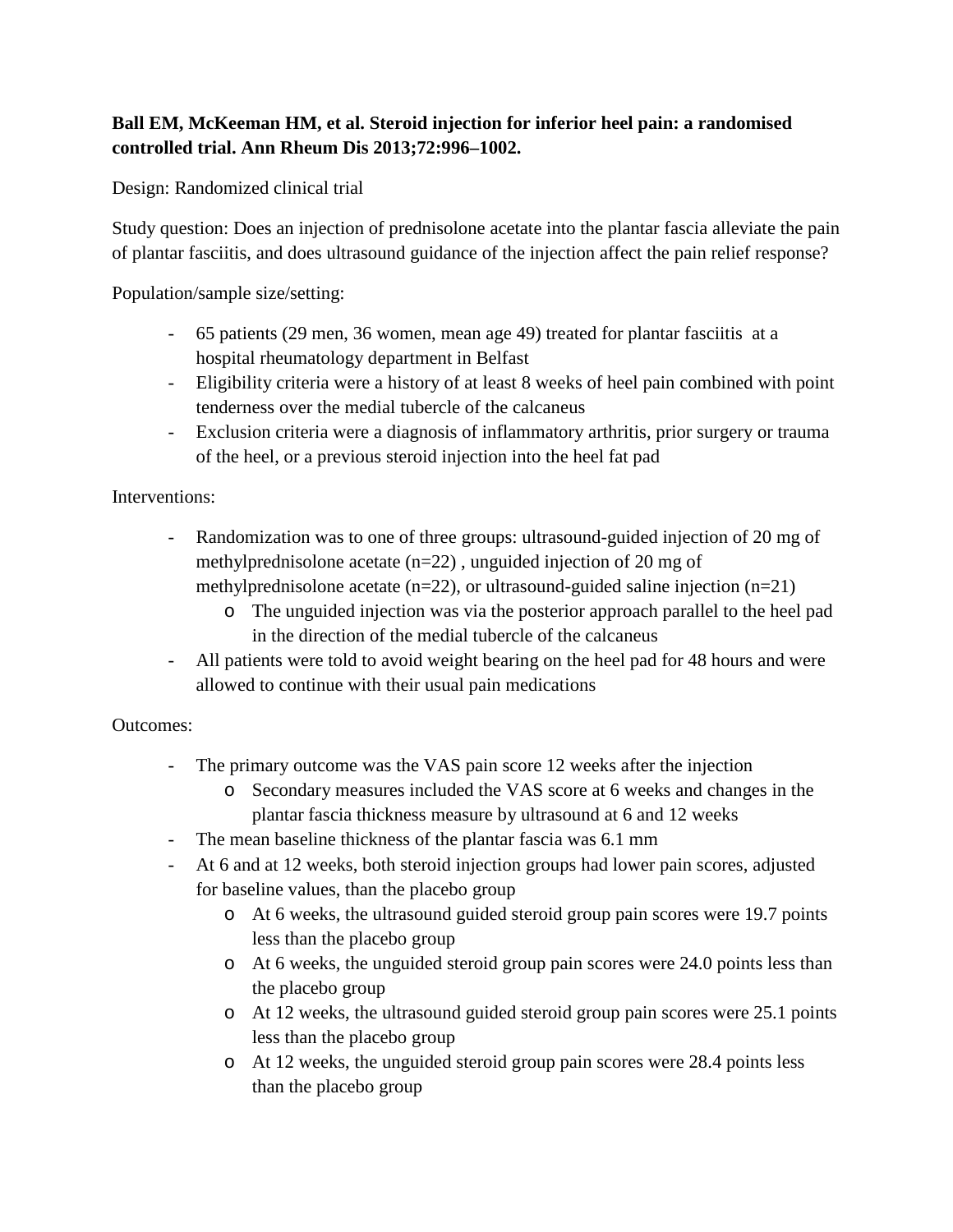- There was no difference in pain scores at any time between ultrasound guided and unguided injection groups
- Plantar fascial thickness was also lower in both steroid groups compared to the placebo group
- No adverse events occurred as a result of any of the interventions

Authors' conclusions:

- Both ultrasound guided and unguided steroid injections show a sustained benefit at 6 and 12 weeks compared to a placebo injection
- Ultrasound guidance did not appear to make a difference in outcome, perhaps due to the diffusion of the steroid in the vicinity of the injection site; precise placement of the needle may not be critically important to success
- A single injection of 20 mg of methylprednisolone acetate is beneficial for pain that has not responded to 8 weeks of conservative treatment

Comments:

- Most threats to internal validity appear to have been controlled; the syringes were masked with tape to preserve blinding of physicians and patients, and the randomization sequence was done in a way to preserve allocation concealment
- These results contrast with those of other investigators (Crawford 1999 and McMillan 2012), who found short term effectiveness of steroid injection but not past one month
- There may be differences in the placement of the steroid, or the dose and form of the steroid, which, in addition to the play of chance, could account for the contrasts in duration of reported effectiveness of the steroid injections
- Pain VAS, fascial thickness, and an index for heel tenderness were the reported outcomes; a functional outcome is lacking
- The text alludes to supplementary material in the online version of the article, but a link to that supplementary data yields no results; the journal has been contacted regarding this issue
- No instruction was given regarding plantar stretching exercises, which are likely to be beneficial and which could have improved the outcomes in the placebo group

Assessment: High quality study for evidence that an injection of 20 mg of methylprednisolone acetate, with or without ultrasound guidance, may be more effective than a placebo injection in reducing heel pain up to 12 weeks in patients with plantar fasciitis, but functional outcomes are uncertain

## References:

Crawford F, Atkins D, et al. Steroid injection for heel pain: evidence of short-term effectiveness. A randomized controlled trial. Rheumatology 1999:38:974-977.